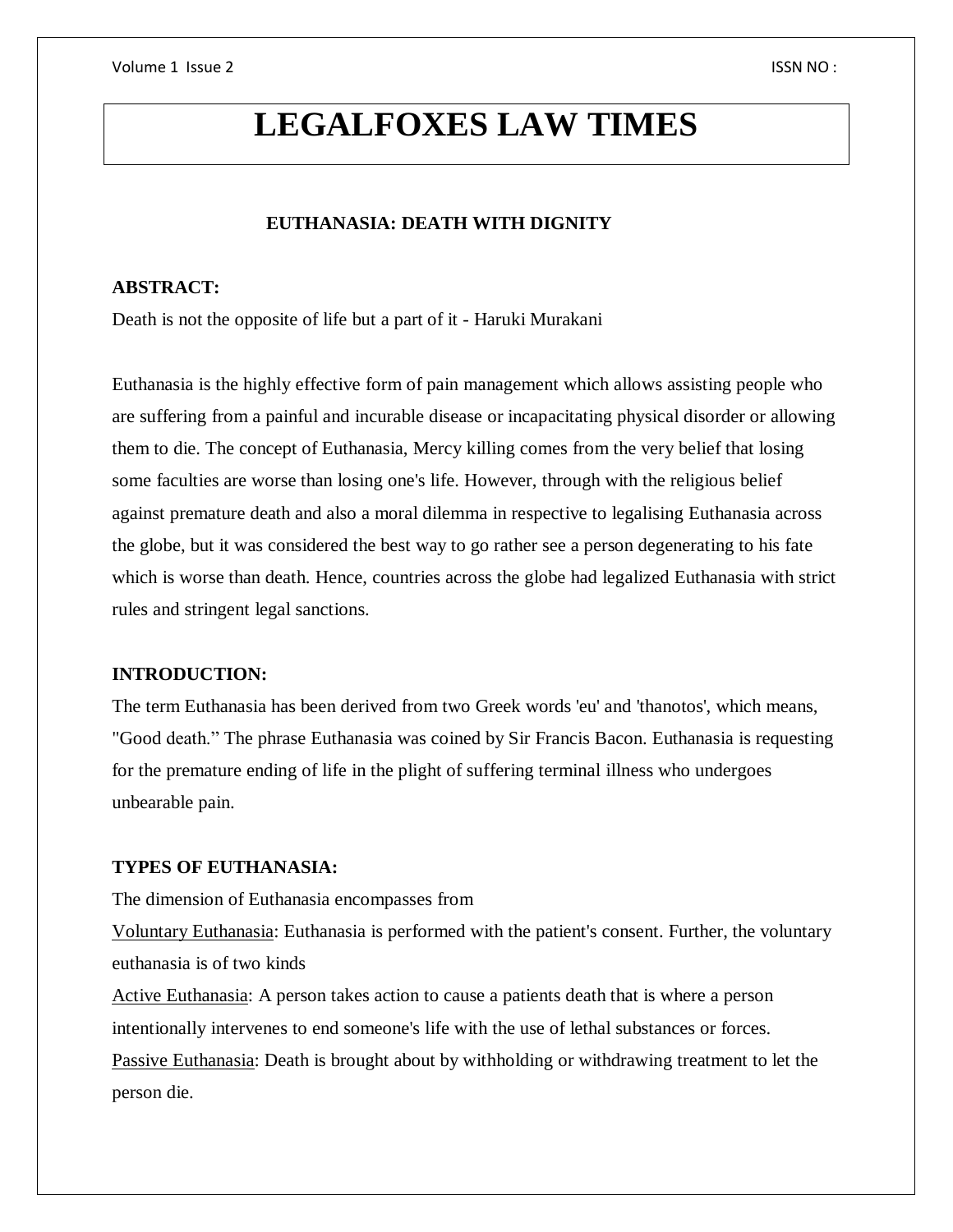Non-Voluntary Euthanasia: The person is unable to give their consent as the patient is in a state of coma or are severely brain-damaged and so another person takes the decision on patients behalf, often because the ill person might have expressed the wish to end their lives previously in certain circumstances.

Involuntary Euthanasia: This kind of Euthanasia is administered without asking consent or against the patient's will. Involuntary Euthanasia is also termed as murder if conducted against the will of the patient.

Assisted Suicide: Patient is provided help in dying

Physician-Assisted Suicide: Doctor assists a patient in shortening their dying process The doctrine of Double Effect: Doctor gives drugs to relieve symptoms even though this may shorten patients life.

Indirect Euthanasia: The treatment provides side effects that would speed up the patient's death. DNR order: Doctor is not required to resuscitate a patient if their heart stops.

A living will: Person decides in advance to refuse life support system in case of a terminal illness.

#### **LEGALITY OF EUTHANASIA ACROSS THE GLOBE**

The subject of euthanasia has spun the world regarding legalising euthanasia. However, only a handful of countries has to grant citizens the right to die in cases of a terminal illness. The debate of legalising euthanasia cuts across complex and dynamic aspects such as legal, ethical, human rights, health, religious, economic, spiritual, social, and cultural aspects of civilised society. In April 2002, it was the Netherlands the first country to legalise euthanasia and assisted suicide. Belgium stood second in the same year and legalised Euthanasia with strict rules that doctor can assist patients to end their lives when they freely express their wish to die if they suffer intractable and unbearable pain and sometimes in a vegetative state.

#### **OTHER COUNTRIES:**

Australia: Euthanasia and Physician-assisted suicide are illegal at the federal level, however, the states, and territories have legislated on the issue.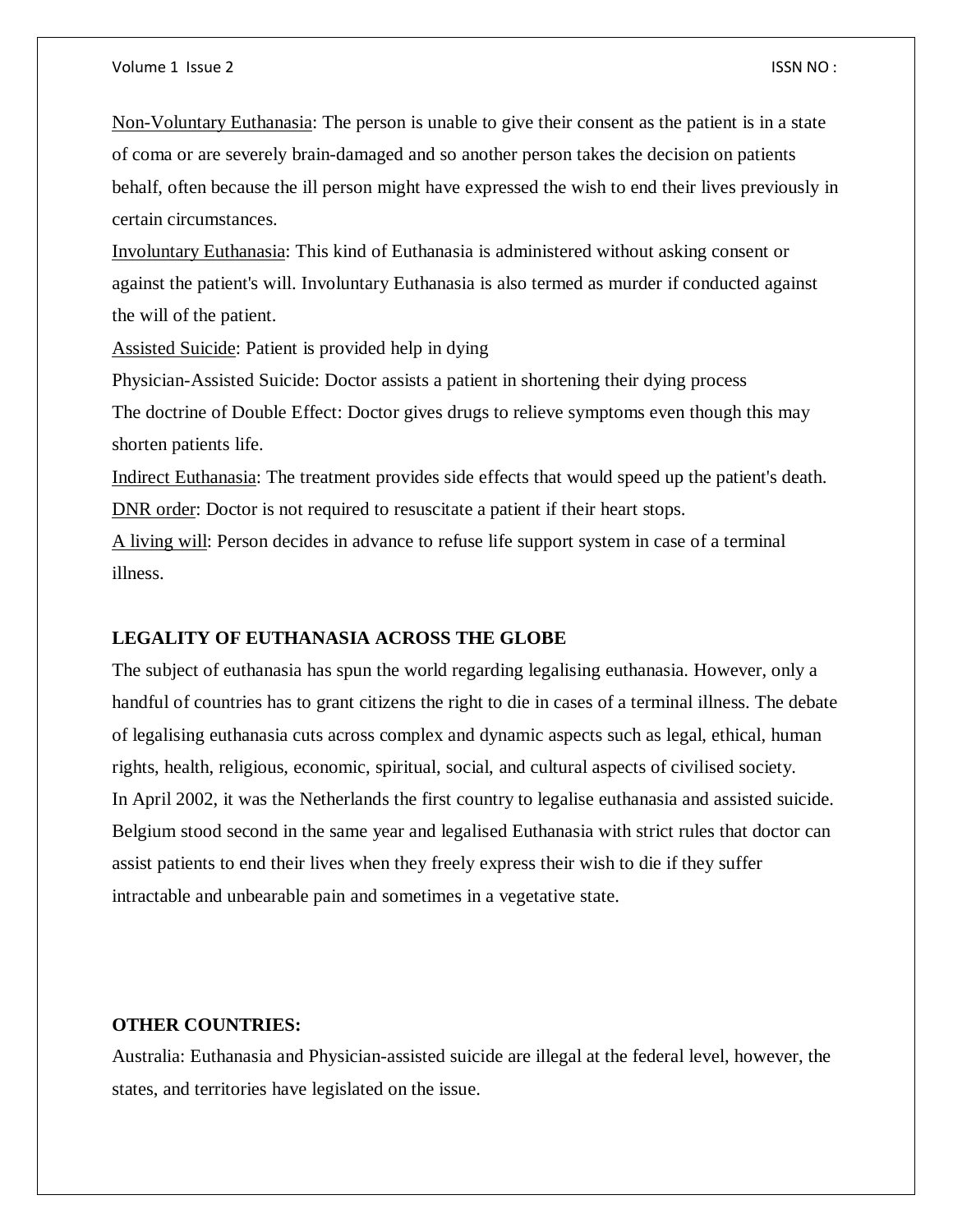China: Under articles 232 and 233 of Criminal law of the People's Republic of China Euthanasia and physician-assisted suicide are illegal in the country

France: In Jan 2016, France's parliament passed a law that would allow doctors to sedate terminally ill-patients until their death from their illness or starvation.

Canada: Passive euthanasia is legal in this country while active euthanasia remains illegal. However, medically assisted suicide was legalised in June 2016, after new legislation is passed in the parliament.

India: permits passive euthanasia but active euthanasia is illegal

United Kingdom: Euthanasia is illegal in the UK. Any person found to be assisting the suicide is breaking the law and can be convicted of assisting suicide or attempting to do so United States: Active euthanasia is illegal throughout the United States. Assisted suicide is legal in Oregon, Washington, Vermont, California, Montana Switzerland: The only country that permits euthanasia for foreign citizens Finland: Passive Euthanasia is permitted to anyone who has declared a desire for it in advance. Germany: in 2015 Germany legalised physician-assisted suicide that is performed on individual basis out of altruistic motives. Commercial euthanasia is illegal. Ireland and Israel: Euthanasia and physician-assisted suicide are illegal.

### **EUTHANASIA: INDIAN SCENARIO**

The issue of Euthanasia rose to prominence in India after *Aruna Shanbaug's* case and several other noteworthy cases filing pleas demanding euthanasia but the case of Aruna Shanbaug's was most alarming as she remained in a persistent vegetative state for 42years since 1973 when she was sexually assaulted. However, in 1996 the Supreme court in its landmark judgement in the case of *Gyan Kaur Vs State of Punjab<sup>1</sup>* held that both euthanasia and assisted suicide is not lawful in India and confusingly stated

The right to life under article 21 of the constitution does not include the right to die. The court held that article 21 is a provision guaranteeing protection of life and personal liberty, and by no stretch of imagination can extinction of life be read into it.

The right to live with dignity does include the right to die with dignity,

 $\overline{a}$ 

<sup>&</sup>lt;sup>1</sup> 1996 AIR 946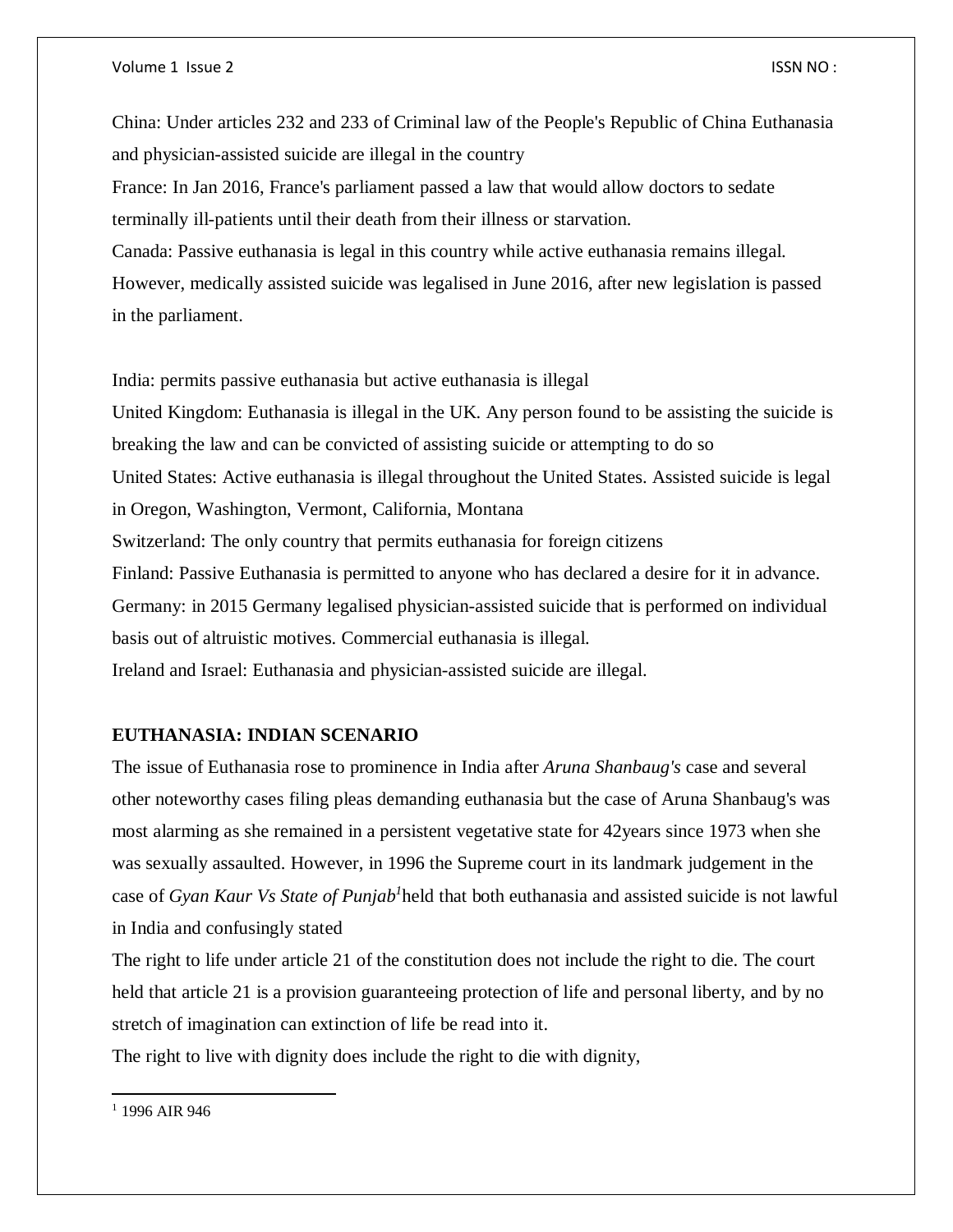However, the court could not come up with any practical rules and passed the buck to lawmakers to come up with laws regulating euthanasia, and that's how in 2006 the 196th report of law commission of India had brought out The Medical Treatment of Terminally illpatients(Protection of Patients and Medical practitioners)Bill 2006, but no law was made on euthanasia.

The need to address the issue, however, had come up with the PIL filed by an NGO Common Cause in 2005 filing a petition that the person has right to die with dignity along with right of life. In fore with, 2011 the supreme court in *Aruna Shanbaug vs Union of India*<sup>2</sup> case laid down guidelines to process pleas for passive euthanasia and further laid down that till parliament works out legislation, the procedure laid down by the guidelines should be followed. Accordingly, in 2012 the law commission in its 241st report again proposed making legislation on passive euthanasia and prepared a draft bill called The Medical Treatment of Terminally ill patients(Protection of patients and medical practitioners)Bill which deals with passive euthanasia and living will and which doesn't highly recommend active euthanasia. Finally, in 2016 a fivejudge constitution bench of the supreme court of India had passed a law legalizing passive euthanasia by laying out strict guidelines on passive euthanasia in the aforementioned case. The judgement was also based on the recommendation of law commission, ministry of health and family welfare and had prepared a draft of the Medical Treatment of Terminally ill patients (Protection of patients and medical practitioners)in May 2016.

## **RELIGIOUS ARGUMENTS :**

 $\overline{a}$ 

<sup>2</sup> AIR 2011 SC 1290.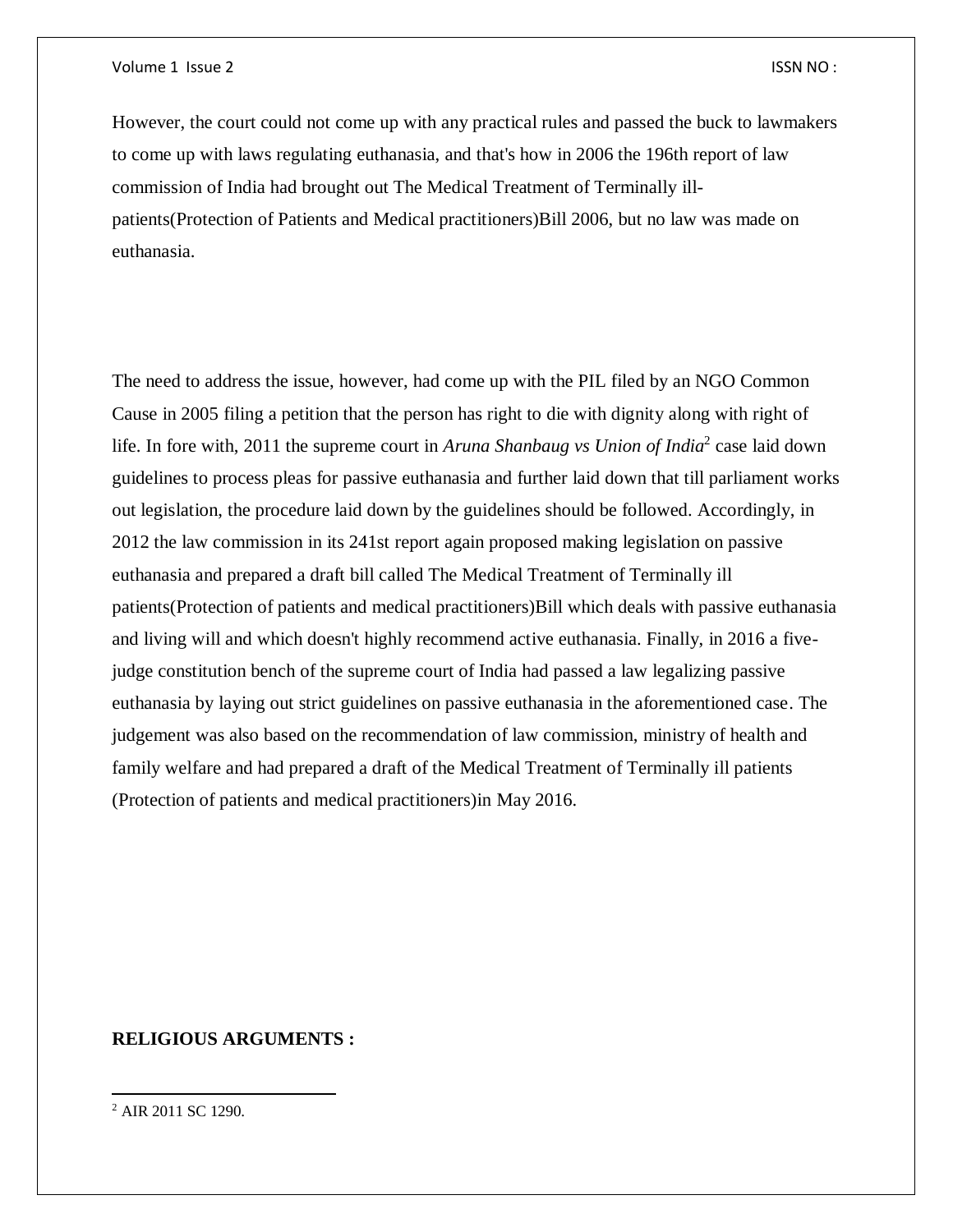Though the human right activists, doctors, and health experts have hailed the supreme court judgement on euthanasia the religious beliefs are against premature death in India.

Hinduism: Hinduism believes in the concept of Atma gatha which means suicide is highly prohibited or the intention to voluntarily kill is considered as a sin

Islam: In Islam, there is a belief that no one has a right to die before the time decided by the god. Islam believes that killing a terminally ill person through active or passive euthanasia is considered as an act of disobedience against god.

Christianity: Christianity forever promotes the sanity of life, thus euthanasia is contrary to its teachings

Buddhism: The religion believes in the concept of asimha so no living organism must be deprived of life.

## **CONSTITUTIONAL ARGUMENTS:**

Right to life is a natural right embodied in Article 21 but suicide is an unnatural termination or extinction of life and therefore incompatible and inconsistent with the concept of life. In India abutment of suicide and attempt to suicide are both criminal offenses. In 1994, the constitutional validity of Section 309 IPC was challenged in the Supreme court in *Rathinam Vs UOI* case. In this case, the supreme court declared that section 309 is unconstitutional that is IPC sec 309 says Euthanasia is an offence and Sec 304 says mercy killing is a murder. However, in the landmark judgement of *Aruna Shanbaug* the supreme court in 2011 have legalised passive euthanasia in special circumstances where it held that Right to die with dignity a fundamental right and execution of a living will of persons suffering from chronic terminal diseases and likely to go into a permanent vegetative state. Active euthanasia is still considered illegal and a criminal offence.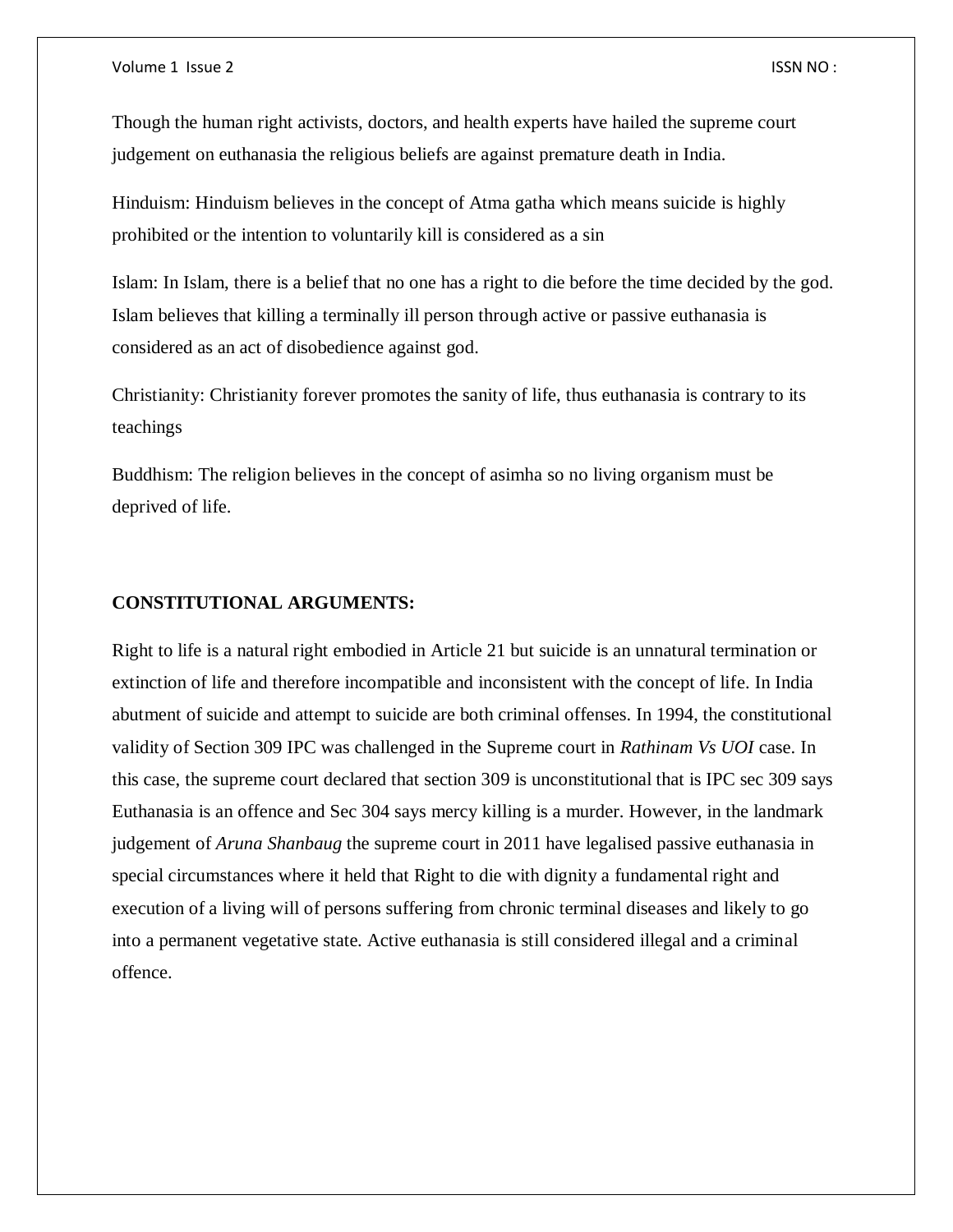## **MERITS :**

Euthanasia is the last resort when all other options are off the table as it would help the suffering of a lengthy death, especially if there is chronic and severe pain included. It would be considered as a way to upheld the 'Right to life' by honouring 'Right to die' with dignity.

In terminally ill patients euthanasia provides an opportunity to advocate for organ donation which helps many patients with organ failure for transplantation. It gives an opportunity to organ needy patients 'Right to life' and for terminally ill patients 'Right to die.'

It gives the right to refuse medical treatment that sustains or prolongs life in patients with a terminal illness, degenerating and deteriorating health conditions like blood cancer.

The caregivers' burden in patients with incurable, debilitating conditions can cut across various domains such as financial, emotional, time, physical, mental and social.

### **DEMERITS:**

Euthanasia avoids the benefits of palliative care which would provide relief to patients from distressing symptoms and pain with active, compassionate and creative care for the dying but by eliminating them from the civilized society.

In cases like schizophrenia and the patients suffering from obsessive-compulsive disorder attempts to suicide or opt euthanasia which is least accepted as in classical teaching, attempt to suicide is a psychiatric emergency and is considered as a desperate call for help or assistance.

There is a possibility of misusing euthanasia in the era of declining morality where the family members or relatives would opt for euthanasia for self-seeking motives. The supreme court has also addressed this issue in the landmark judgement of *Aruna Shanbaug Vs Union of India<sup>3</sup>* case

 $\overline{a}$ 

<sup>3</sup> Ibid